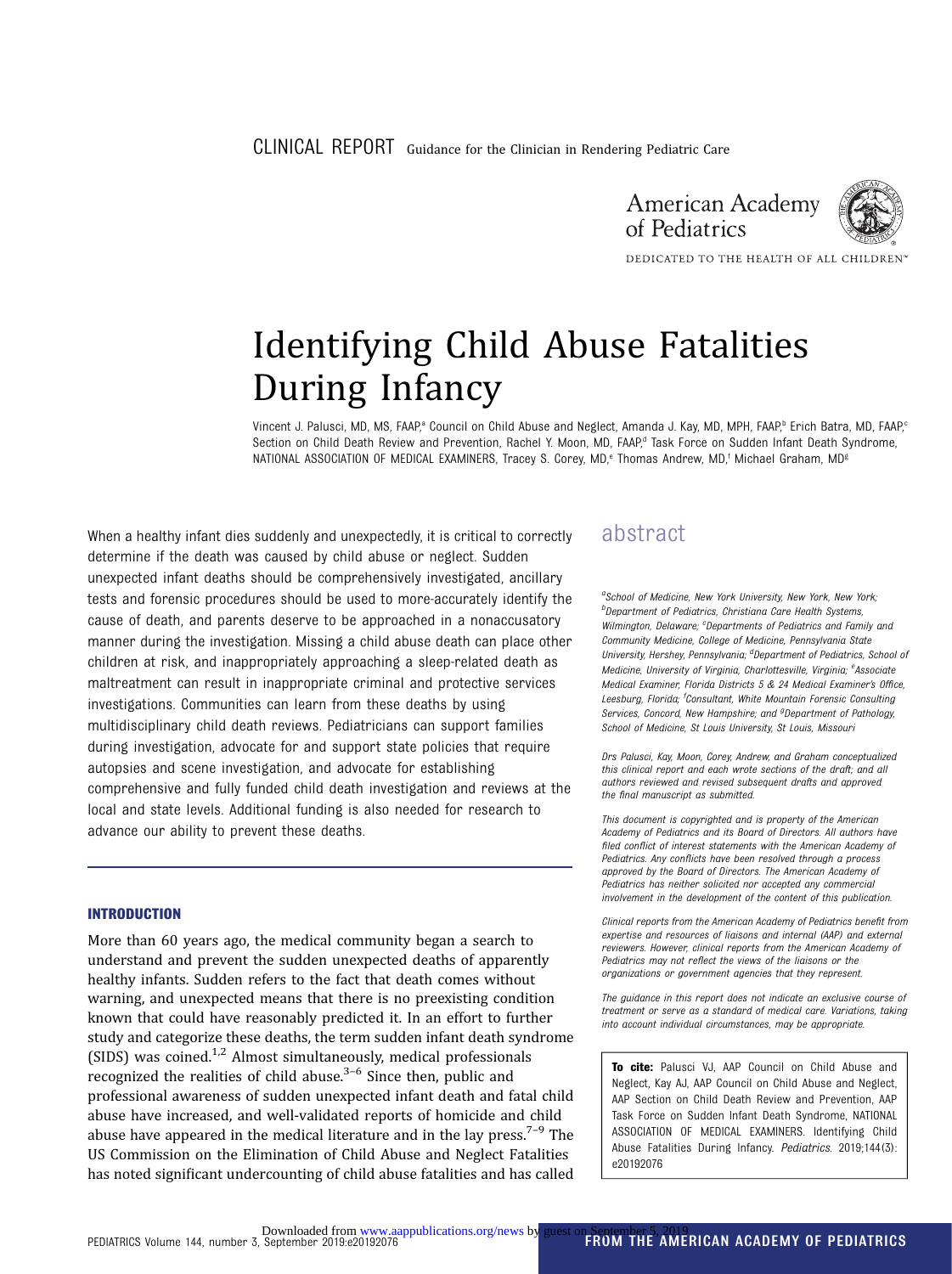for improved identification and prevention of these deaths.<sup>10</sup> Differentiating deaths from abuse from sudden infant deaths that are unintentional, however, can be a difficult diagnostic decision.  $\real^{11-13}$  $\real^{11-13}$  $\real^{11-13}$  $\real^{11-13}$  $\real^{11-13}$ Clinicians and pathologists need an appropriately high index of suspicion of abuse, and additional funding for improved identification and research into the causes and prevention of these fatalities is needed. This report updates a previous statement $14$  on the basis of new publications from the American Academy of Pediatrics (AAP) and other updated research to assist in the identification and prevention of child maltreatment fatality.

#### SUDDEN UNEXPLAINED INFANT DEATH

The term SIDS was introduced in the 1960s as the medical community attempted to better identify and define the sudden, unexpected, and unexplained deaths of infants and young children.<sup>15,16</sup> Throughout the ensuing decades, there was an increase in the depth and breadth of autopsy procedures and ancillary testing and sophistication and detail of death investigation, including scene investigation and caregiver interviews. Knowledge has increased about lessobvious causes of death, such as inborn errors of metabolism, primary cardiac dysrhythmias, and occult seizures[.17,18](#page-6-0) Coinciding with improved investigative techniques, there has been a diagnostic shift away from using SIDS as a cause of death, and in its place, many medical examiners and coroners classify infant deaths occurring in an unsafe sleep environment as having an "undetermined cause" or "accidental asphyxiation in an unsafe sleep environment" because they cannot attribute these deaths with certainty specifically to the sleep environment. Because of this diagnostic shift, sleep-related infant deaths are now often grouped as "sudden unexpected infant deaths." [19](#page-6-0)–[21](#page-6-0)

In the United States over a number of years through 2015, sudden unexpected infant death is the

primary category of death in vital statistics for children between 1 and 12 months of age, with a peak incidence between 1 and 4 months of age, and with 90% of these before the age of 6 months. $21-23$  $21-23$  $21-23$  Rates in 2013 were 2 to 3 times higher among non-Hispanic African American and American Indian or Alaskan Native children when compared with non-Hispanic white children (172.4 and 177.6 vs 84.5 deaths per 100 000 live births, respectively).<sup>[22](#page-6-0)</sup> Increased risk for SIDS has been found in epidemiological studies with prone and side sleep positions, prenatal and postnatal tobacco and opioid exposure, sleeping on a soft surface, sharing a sleep surface with others, overheating, late or no prenatal care, young maternal age, preterm birth, low birth weight, and male sex.<sup>[24](#page-6-0)-[30](#page-7-0)</sup> Breastfeeding, pacifier use, immunizations, and room sharing without bed-sharing have been identified as protective factors. There is no evidence that recurrent episodes of cyanosis, apnea, or apparent life-threatening events (sometimes called "near-miss SIDS" and now called brief resolved unexplained events  $[BRUES]^{11}$  $[BRUES]^{11}$  $[BRUES]^{11}$ increase the risk.

Despite extensive research, our understanding of the causes of sudden unexpected infant death remains incomplete.<sup>[15](#page-6-0)</sup> There have been varying guidelines published to facilitate research and administrative purposes with a growing consensus that these deaths can be described as unexplained only when:

- 1. A complete autopsy has been performed, including examination of the cranium and the cranial contents, and the gross and microscopic findings fail to demonstrate an anatomic cause of death;
- 2. There is no evidence of acute or remote inflicted trauma, significant natural disease, or significant and contributory unintentional trauma as judged by radiologic imaging, postmortem

examination, and reliable clinical history;

- 3. Other causes and/or mechanisms of death, including meningitis, sepsis, aspiration, pneumonia, myocarditis, trauma, dehydration, fluid and electrolyte imbalance, significant congenital defects, inborn metabolic disorders, asphyxia, drowning, burns, and poisoning, have been sufficiently excluded as a cause of death;
- 4. Comprehensive testing has revealed no evidence of toxic exposure to alcohol, drugs, or other substances that may have contributed to death; and
- 5. Thorough review of the clinical history and death- and incidentscene investigation have revealed no cause of death.

#### CHILD MALTREATMENT FATALITY

Child abuse causes and contributes to infant death in a number of ways. In data from the US National Child Abuse and Neglect Data System, it was noted in 2016 that of the estimated 1750 child maltreatment deaths, almost half involved infants younger than 1 year, a rate of 20.63 per 100 000 children in the population younger than 1 year. $31$ Most maltreatment fatalities are attributed to neglect, with or without additional physical abuse. Factors identified in families with increased risk for child maltreatment fatality include poverty, previous or current involvement with child protective services, unrelated male caregivers, and previous unexplained death or nonaccidental trauma of other infants.[32](#page-7-0)–[37](#page-7-0) In recent literature, it is suggested that natural or accidental deaths are more commonly reported than child abuse fatalities, with approximately 3700 sudden unexpected infant deaths in 2015 in the United States.<sup>[16](#page-6-0)</sup> However, deaths reported as child maltreatment fatalities are believed to be underestimates, with more than triple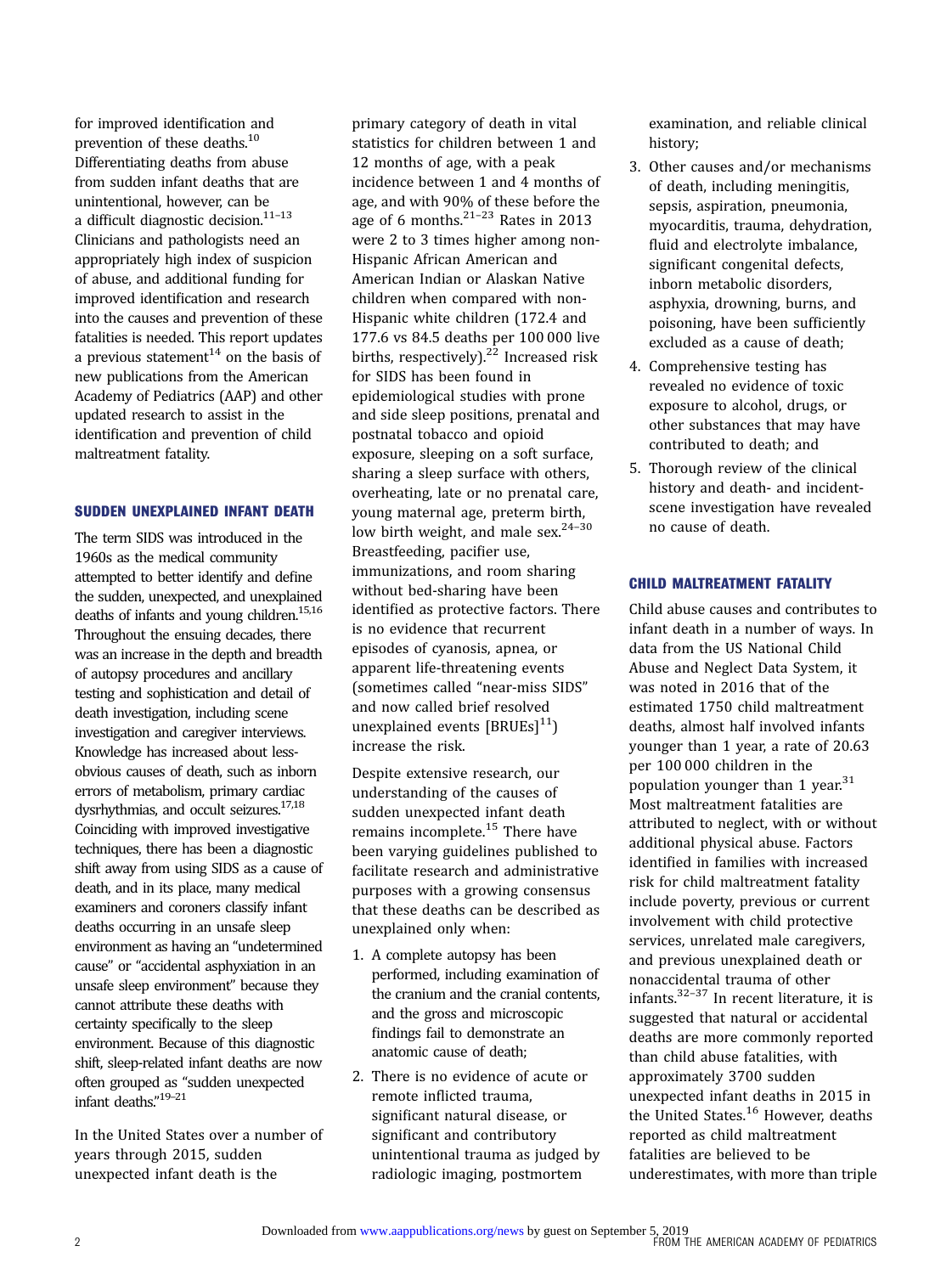the number officially reported being estimated to  $\arctan^{10,31}$  $\arctan^{10,31}$  $\arctan^{10,31}$  $\arctan^{10,31}$ 

Closed head injury is considered the leading cause of fatal abuse, with a peak incidence at 1 to 2 months of age, a time period that overlaps with sudden unexpected infant deaths.<sup>[38](#page-7-0)</sup> Several findings, such as subdural hematoma, retinal hemorrhages, optic nerve sheath hemorrhages, rib fractures, and classic metaphyseal lesions, have most frequently been identified[.39](#page-7-0) Characteristics may include the absence of a history of trauma as well as the absence of external evidence of impact to the head, skull fractures, subdural hemorrhage, or hypoxic-ischemic changes. Some additional causes of child abuse fatalities have been found to be intentional asphyxia; abdominal, thoracic, and other trauma; and poisoning[.30](#page-7-0)

It may be difficult to differentiate among a natural infant death, an unintentional or accidental infant death, and an intentional or neglectful infant death when findings of maltreatment are absent. Parents have been observed trying to suffocate and harm their infants.<sup>7[,40](#page-7-0)-[42](#page-7-0)</sup> and estimates of the incidence of infanticide among cases designated as sudden infant death have ranged from 1% to 10%.<sup>43</sup> Certain circumstances in the medical history can indicate increased risk for intentional suffocation, $44$  including:

- recurrent cyanosis, apnea, or BRUEs occurring only while in the care of the same person;
- age at death older than 6 months;
- previous unexpected or unexplained deaths of 1 or more siblings;
- simultaneous or nearly simultaneous death of twins; and
- previous death of an infant under the care of the same unrelated person.

#### INITIAL MANAGEMENT OF SUDDEN UNEXPECTED INFANT DEATH

It is critical to identify whether child abuse or neglect has contributed to an infant's death. Missing a child abuse death can place other children at risk, and inappropriately labeling a sleeprelated death as a homicide can result in an inappropriate criminal investigation and possible prosecution. Comprehensive medical evaluation, scene investigation, and autopsy are critical to improving identification and reporting of the cause of an infant's death.<sup>45</sup>

Most sudden unexpected infant deaths occur at home. Parents are shocked, bewildered, and distressed. Parents who are innocent of blame in their infant's death often feel responsible, nonetheless, and imagine ways in which they might have contributed to or prevented the tragedy, and they often feel remorse, guilt, and fear of consequences[.45](#page-7-0) Grief and long-term effects of such stress are significant, especially for remaining children in the home.<sup>46–[50](#page-7-0)</sup> The appropriate ethical medical professional response to every child death must be compassionate, empathic, supportive, and nonaccusatory[.51](#page-7-0) Inadvertent comments and accusatory questioning by medical personnel and investigators are likely to cause additional stress. It is important for those in contact with parents during this time to remain nonaccusatory and to allow them to begin the process of grieving while a thorough death investigation is conducted. Concerns about unsafe sleep and bed-sharing as possible contributors to a child's death should be shared with parents as appropriate at some time during the investigation. The National Institute of Justice and National Institute of Standards and Technology have identified key principles and resources to assist medical examiners and families during investigation.<sup>51</sup>

The likelihood of a repetition of sudden unexpected infant death within a sibship in the medical literature is unclear.<sup>52-[54](#page-7-0)</sup> Although repetitive sudden unexpected infant deaths occurring within the same family should compel investigators to consider the possibility of serial homicide, $8$  it is important to remember that infant deaths within a sibship can

also be explained by a heritable disorder that is undefined and/or unrecognized at the time of investigation, 2 separate and unrelated natural disease processes, or an unrecognized environmental hazard. When an infant's sudden unexpected death has been thoroughly evaluated and alternate genetic, environmental, accidental, or inflicted causes have been carefully excluded, parents can be informed that the risk in subsequent children is not likely increased. Parents can be given a clearly stated, honest, and forthright conclusion, even if that conclusion lacks the solidity of a specific diagnosis, such as pneumonia or congenital heart disease[.55](#page-7-0) Good communication with parents should include an adequate explanation that "undetermined" simply means "unable to be determined" or "we do not know." The term undetermined does not necessarily imply that a death is suspicious and should not diminish parental access to appropriate grief counseling. It can be explained to parents that the investigation might enable them and their physician to understand why their infant died and how other children in the family, including children born later, might be affected.

Depending on local protocols and statutes, and if permitted by the medical examiner, the family may be given a supervised opportunity to see and hold the infant and collect materials once death has been pronounced.[56](#page-7-0) It is suggested that an unrelated professional remain with the family throughout this period to serve as a witness should issues regarding postmortem artifacts arise. Professionals need to have the many immediate issues that require attention addressed, including baptism, grief counseling, funeral arrangements, religious support, resolution of breastfeeding, and the reactions of surviving siblings. All parents can be provided with information about sudden unexpected infant death and how to contact the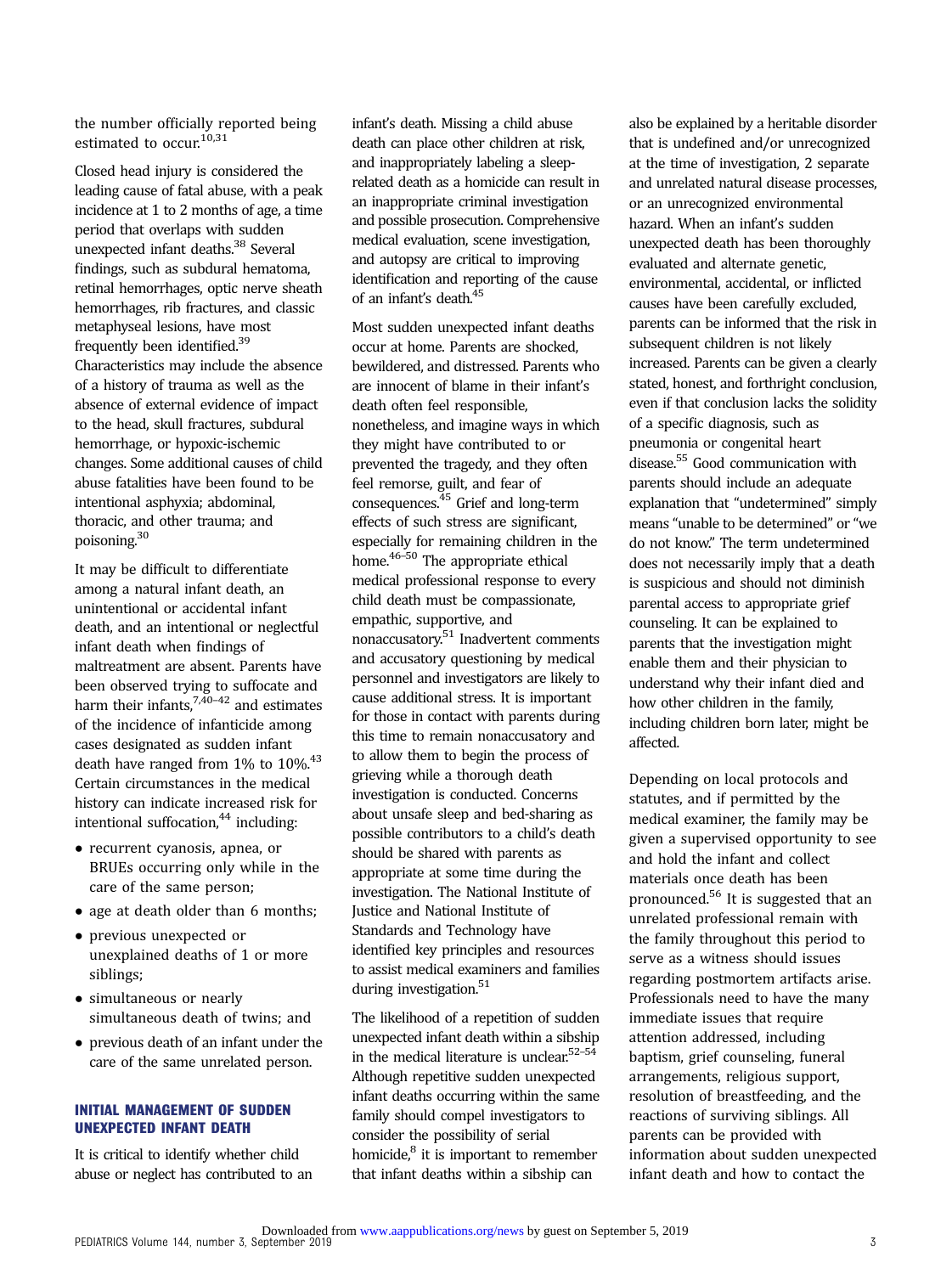medical examiner's or coroner's office and local support groups[.57](#page-7-0)–[59](#page-8-0)

#### INVESTIGATION

It continues to be difficult to distinguish fatal child abuse by autopsy alone. $60,61$  In the absence of a complete investigation of the circumstances of death and case review, child maltreatment is missed, familial and genetic diseases go unrecognized, public health threats are overlooked, inadequate medical care goes undetected, product safety issues remain unidentified, and progress in understanding the causes and mechanisms of unexpected infant death is delayed.<sup>[10,18](#page-6-0)[,51,52](#page-7-0)[,61,62](#page-8-0)</sup> A thorough investigation can remove the shroud of suspicion while maintaining good communication with families.

A comprehensive scene investigation is one essential leg of a complete and thorough infant death investigation.<sup>61</sup> Personnel on first-response teams should have specific training to make observations at the scene, including position of the infant; marks on the body; pattern and distribution of livor mortis; rigor mortis; location of the infant when found, including type of bed, crib, or other sleep environment and any defects in it; amount and position of clothing and bedding; room temperature; type of ventilation and heating; and reaction of the caregivers. Medics and emergency department personnel should be trained to distinguish normal findings from trauma attributable to abuse. Death investigators should be trained and skilled in the recognition of potentially important environmental features, such as cigarette or other smoke, the presence of drugs or alcohol, sources of carbon monoxide in the sleep room of the deceased infant, or a wet bathtub or infant bathing area. Appropriate consultations by medical examiners and coroners with available medical specialists (eg, general pediatrician, child abuse pediatrician, pediatric pathologist, pediatric radiologist,

and/or pediatric neuropathologist) can also be invaluable. Doll reenactment has become an increasingly valuable investigative tool, as well.<sup>61</sup>

If standard and case-appropriate toxicology tests are not performed, infant deaths attributable to accidental or deliberate poisoning will be missed.<sup>63</sup> In 1 review of autopsies in the early 1990s, it was found that 17 (40%) of 43 infants who died before 2 days of age without an obvious cause of death at autopsy had toxicological evidence of cocaine exposure.<sup>64</sup> In a separate review of 600 infant deaths, evidence of cocaine exposure in 16 infants (2.7%) younger than 8 months who died suddenly and unexpectedly was revealed.<sup>65</sup> Lethal concentrations of opioids, cocaine, and many other drugs are not well established in infancy, and blood and liver concentrations must always be interpreted in the context of the complete investigation.

#### POSTMORTEM IMAGING

Radiographic skeletal surveys and computed tomography (CT) imaging performed before autopsy may reveal evidence of traumatic skeletal injury or skeletal abnormalities indicative of a naturally occurring illness. The presence of both old and new traumatic injuries as well as fractures specific for abuse may suggest inflicted injuries and may lend focus to the postmortem examination, investigation of the circumstances of death, and police investigation. Ideally, such imaging should only be performed at the direction of the medical examiner or coroner, and it is helpful for medical examiners and coroners to create protocols for this to occur. The skeletal survey and/or CT scans should be performed according to American College of Radiology guidelines as recommended for living infants in whom abuse is suspected and reviewed by a radiologist experienced in identifying the sometimes subtle radiologic changes seen with abuse as well as findings that may be confused

with inflicted injuries.<sup>66</sup> It is also important to review medical history for any previous medical encounters that included imaging that could show evidence of previous injuries or normal variants. Thorough documentation of all sites of suspected skeletal injury may require additional procedures, including, but not limited to, specimen resection, high-detail specimen radiography, CT, and histologic analysis to assess aging.

#### **PATHOLOGY**

For infants who die suddenly and unexpectedly, the AAP and the National Association of Medical Examiners have endorsed universal performance of autopsies by forensic pathologists experienced in the evaluation of infant death and qualified in forensic pathology by the American Board of Pathology. The forensic pathologist performing the autopsy should have access to specialists and reference laboratories for consultation and ancillary testing. Medical specialist consultants may include but are not limited to neuropathologists, ophthalmologic pathologists, pediatric neurologists, cardiac specialists, geneticists, pediatric pathologists, pediatric radiologists, and child abuse pediatricians. Reference laboratories may include but are not limited to postmortem toxicology laboratories, clinical pathology laboratories, and laboratories screening for inborn errors of metabolism. Historically, postmortem findings in cases of fatal child abuse have included evidence of intracranial injuries, retinal hemorrhages, abdominal trauma (eg, liver laceration, hollow viscous perforation, or intramural hematoma), fractures, bruises, burns, or drowning.<sup>67-[69](#page-8-0)</sup>

Testing for inborn errors of metabolism is considered by many to be a routine ancillary test in the evaluation of an unexplained infant death. When these deaths have occurred more than once within a sibship, a thorough evaluation to exclude or confirm an inborn error of metabolism is essential.[70](#page-8-0) Analysis of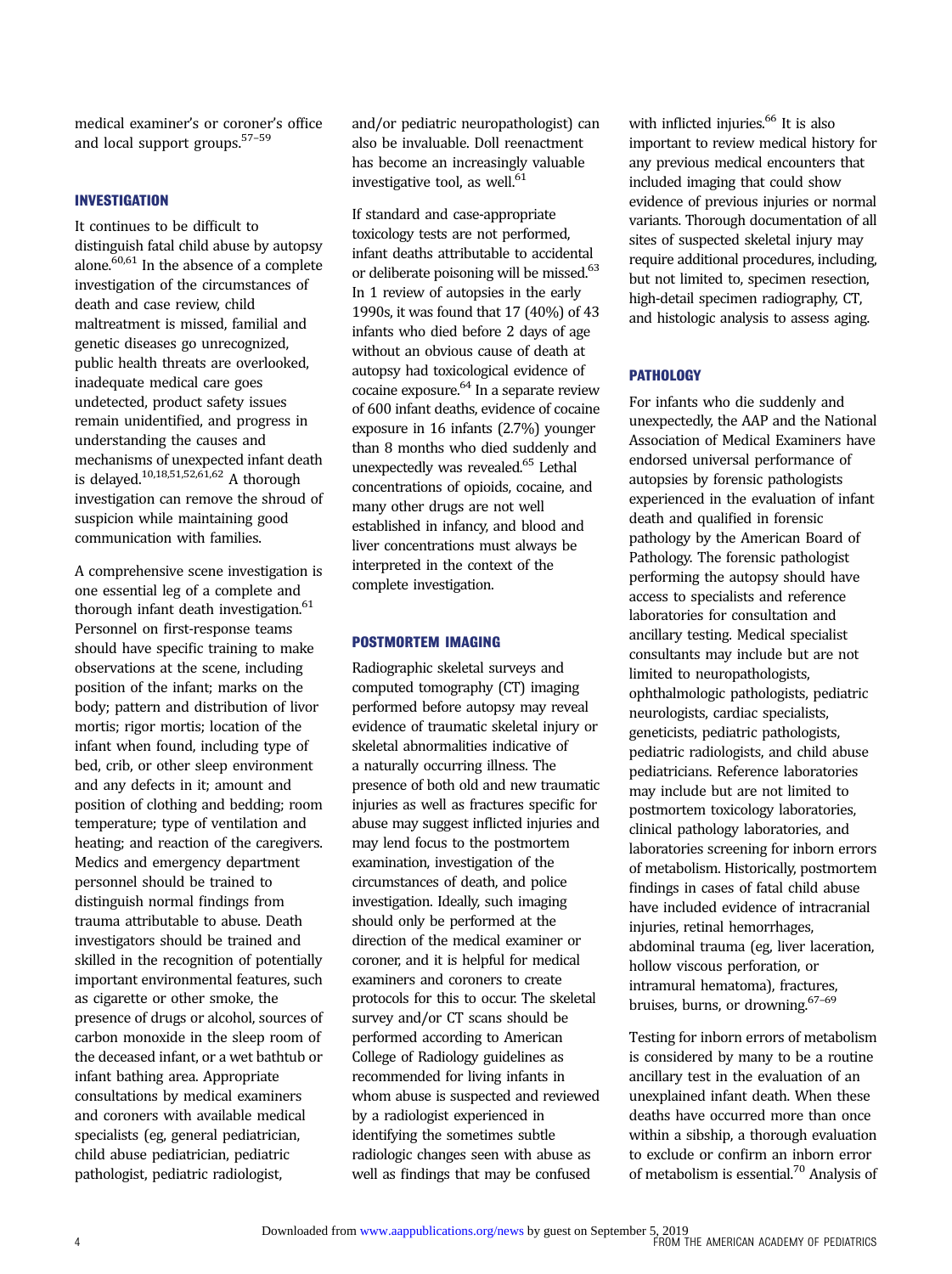blood and bile may facilitate diagnosis of a fatal inborn error of metabolism. Blood tests for evaluation of many metabolic disorders are now available at low cost, and many states include testing for a number of metabolic diseases on their newborn metabolic screening panel. However, a negative newborn screen result does not eliminate an inborn error of metabolism as the cause of death, so additional postmortem testing may be considered. If an inborn error of metabolism is suspected by autopsy findings (eg, hepatic steatosis) or history (eg, previous unexpected deaths in childhood in the family), the forensic pathologist may elect to retain additional tissues such as brain, liver, kidney, heart, muscle, adrenal gland, and/or pancreas for further analysis. In any case in which the medical examiner is unable to demonstrate an adequate reason for death, a blood sample can be retained for potential future analysis.

More recently, it has been suggested that genetic mutations associated with cardiac rhythm disturbances, such as prolonged QT syndrome, catecholaminergic ventricular paroxysmal tachycardia, and others, are responsible for up to 10% of cases of sudden unexpected infant death.[71](#page-8-0),[72](#page-8-0) In addition, associations with sleep suggest that sleep is a significant risk factor for sudden unexpected death in epilepsy and that the prone position might be an important contributory factor.[73,74](#page-8-0) Identification of a possible index case thus warrants referral of the family for comprehensive genetic counseling and additional testing. However, the cost of routine genetic testing may be beyond the capacity of some medical examiner's or coroner's offices, but it may be possible to obtain payment for genetic testing via the family's health insurance carrier.

#### MULTIDISCIPLINARY CASE REVIEW

Multidisciplinary case reviews of child fatalities have been recommended.[75](#page-8-0) In all states, child death review teams have been established to review child fatalities, and improved case identification and evidence for prevention strategies in many jurisdictions are offered in such reviews.[76](#page-8-0)–[78](#page-8-0) The focus of such teams varies, ranging from infant or child deaths with accidental or homicidal manner to all childhood deaths from all causes. Many child fatality review teams routinely review sudden unexpected infant deaths. Ideally, a multidisciplinary child death review team should include child welfare or child protective services, law enforcement, public health, the medical examiner or coroner, a pediatrician with expertise in child maltreatment, a forensic pathologist, a representative of the emergency medical services system, a pediatric pathologist, public health and school officials, a local prosecutor, and other agencies pertinent to the case.<sup>[79](#page-8-0)</sup> The proceedings of these committees should be confidential and protected by appropriate state or local laws. Sharing data among agencies should be allowed to ensure that information in community systems can be used to identify areas of prevention and to correctly attribute the cause of death. In addition, surviving and subsequent siblings may need to be protected, and services need to be provided for family members to address the immediate and long-term effects of the death. A growing number of pediatricians and medical examiners and coroners in several jurisdictions are currently receiving support from the Centers for Disease Control and Prevention for a sudden unexpected infant death case reporting system to review cases using standard data collection forms and procedures.<sup>[80,81](#page-8-0)</sup>

#### RECOMMENDATIONS

The following recommendations are made to improve the identification of child abuse fatalities during infancy:

• A thorough assessment of each unexpected infant fatality should be completed. Such evaluation

could include, but would not be limited to, careful history-taking by emergency responders and medical personnel at the time of death with transmission of this information to the medical examiner or coroner; prompt investigation with doll reenactment of the scene at which the infant was found lifeless or unresponsive; careful interviews of household members by knowledgeable, culturally sensitive professionals, such as police, death investigators, prosecutors, and child protective services professionals who have the legal authority and mandate to conduct such investigations; complete autopsy performed by a forensic pathologist within 24 hours of death, including examination of all major body cavities, including cranial contents and microscopic examination of major organs; photographs; radiographic examination, including skeletal survey; toxicological and metabolic screening; collection of medical history through interviews of caregivers and key medical providers; and review of previous medical charts.

- There should be consultations as needed with available local or in-state medical specialists (eg, pediatrician, child abuse pediatrician, pediatric pathologist, pediatric radiologist, pediatric neurologist) by medical examiners and coroners and consideration of intentional asphyxia, especially in cases of unexpected infant death in siblings and with a history of recurrent cyanosis, apnea, or BRUEs witnessed only by a single caregiver.
- Pediatricians, other health care professionals, and investigators should maintain an unbiased, nonaccusatory approach to parents during investigation and provide services or referral to address grief and stresses for surviving family members.
- Because an investigation may require an extended period of time,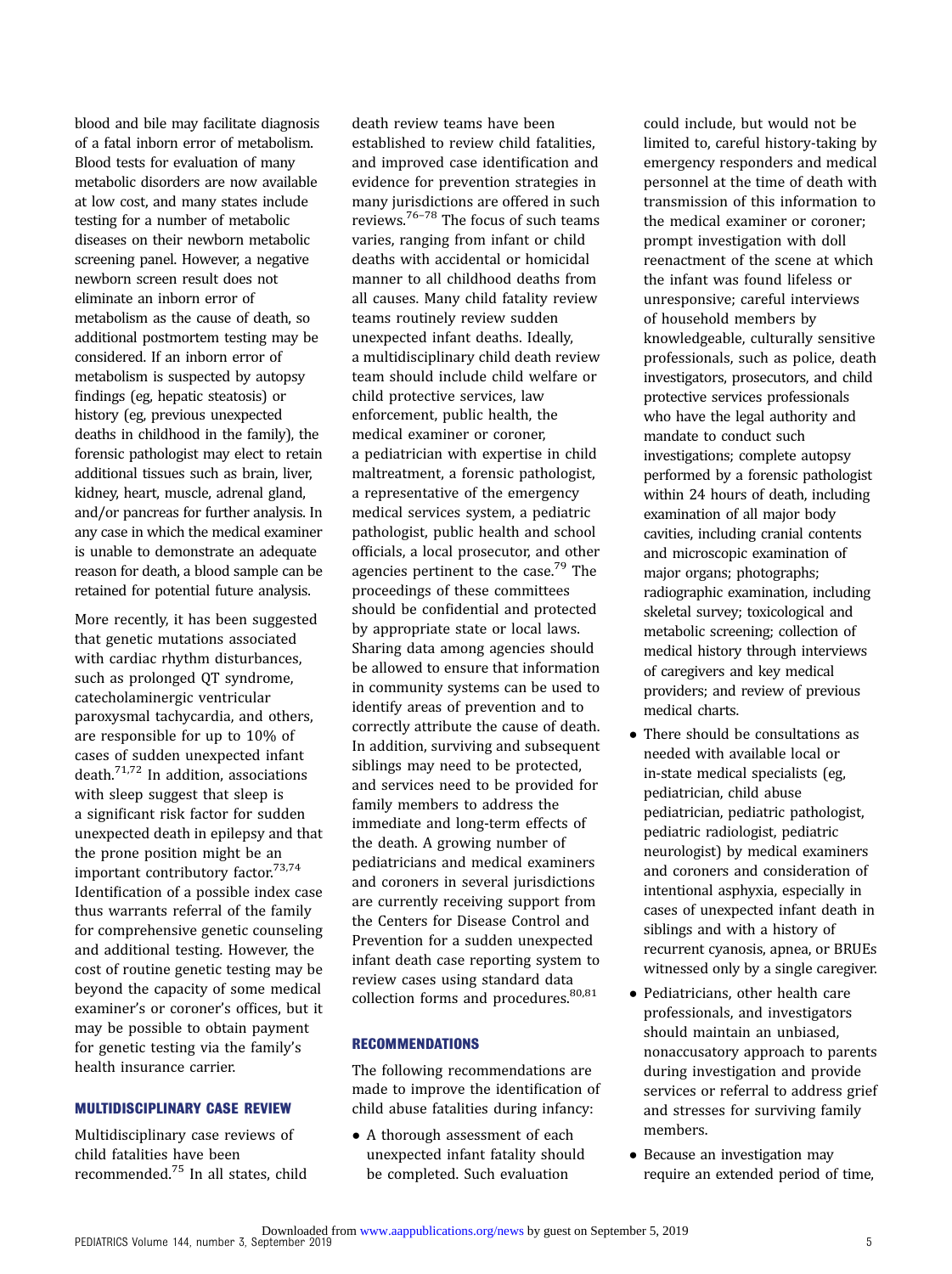pediatricians can advocate for proper death certification and prompt communication to parents and the use of consistent diagnostic categories on death certificates as soon as possible after review; work with families to obtain information from the medical examiner and offer to meet with families to review findings; reinforce Safe to Sleep guidelines for other children; and refer families to social services agencies as needed and for further assessment if potential inheritable conditions are identified.

- There should be review of collected data and prevention strategies by child death review teams with participation of the medical examiner or coroner. Child death review teams at both the state and local levels should include pediatricians who serve as expert members in reviewing case files of the medical examiner and other agencies, particularly for deaths of children who were their patients; information should be shared with providers caring for the family to the extent allowable by law.
- Pediatricians should continue to support the Safe to Sleep campaign and the adoption of safe sleep practices, child death review, and other strategies focusing on ways to reduce the risk of infant sleeprelated and maltreatment deaths.
- Pediatricians can work with their state AAP chapters to advocate for and support state policies that require autopsies for sudden unexpected infant deaths and that establish comprehensive and fully funded child death investigation

and review systems at the local and state levels. Pediatricians can also advocate for additional funding for research into the causes, identification, and prevention of sudden unexpected infant fatality.

#### LEAD AUTHORS

Vincent J. Palusci, MD, MS, FAAP Amanda J. Kay, MD, MPH, FAAP Erich Batra, MD, FAAP Rachel Y. Moon, MD, FAAP Tracey S. Corey, MD Thomas Andrew, MD Michael Graham, MD

#### COUNCIL ON CHILD ABUSE AND NEGLECT EXECUTIVE COMMITTEE, 2018–2020

Andrew P. Sirotnak, MD, FAAP, Chairperson Emalee G. Flaherty, MD, FAAP, Immediate Past Chairperson CAPT Amy R. Gavril, MD, MSCI, FAAP Amanda Bird Hoffert Gilmartin, MD, FAAP Suzanne B. Haney, MD, FAAP, Chairperson-Elect Sheila M. Idzerda, MD, FAAP Antoinette "Toni" Laskey, MD, MPH, MBA, FAAP Lori A. Legano, MD, FAAP Stephen A. Messner, MD, FAAP Bethany Anne Mohr, MD, FAAP Rebecca L. Moles, MD, FAAP Shalon Marie Nienow, MD, FAAP Vincent J. Palusci, MD, MS, FAAP

#### LIAISONS

Beverly Fortson, PhD – Centers for Disease Control and Prevention Brooks Keeshin, MD, FAAP – American Academy of Child and Adolescent Psychiatry Elaine Stedt, MSW, ACSW – Administration for Children, Youth and Families, Office on Child Abuse and Neglect Anish Raj, MD – Section on Pediatric Trainees

#### **STAFF**

Tammy Piazza Hurley

#### SECTION ON CHILD DEATH REVIEW AND PREVENTION, 2018–2020

Erich Batra, MD, FAAP, Chairperson Carol Berkowitz, MD, FAAP Amanda Kay, MD, MPH, FAAP Howard Needelman, MD, FAAP Timothy Corden, MD, MPH, FAAP

#### **STAFF**

Florence Rivera, MPH

#### TASK FORCE ON SUDDEN INFANT DEATH SYNDROME, 2016–2018

Rachel Y. Moon, MD, FAAP, Chairperson Robert Darnall, MD, FAAP Lori Feldman-Winter, MD, MPH, FAAP Michael Goodstein, MD, FAAP Fern R. Hauck, MD, MS, FAAP

#### **CONSULTANTS**

Carrie Shapiro-Mendoza, PhD – Centers for Disease Control and Prevention Marion Koso-Thomas, MD – Eunice Kennedy Shriver National Institute of Child Health and Human Development

#### **STAFF**

James Couto, MA

#### NATIONAL ASSOCIATION OF MEDICAL EXAMINERS

Tracey S. Corey, MD Thomas Andrew, MD Michael Graham, MD

#### **ABBREVIATIONS**

AAP: American Academy of Pediatrics BRUE: brief resolved unexplained event CT: computed tomography SIDS: sudden infant death syndrome

All clinical reports from the American Academy of Pediatrics automatically expire 5 years after publication unless reaffirmed, revised, or retired at or before that time.

DOI: <https://doi.org/10.1542/peds.2019-2076>

Address correspondence to Vincent J. Palusci, MD, MS, FAAP. E-mail: [vincent.palusci@nyulangone.org](mailto:vincent.palusci@nyulangone.org)

PEDIATRICS (ISSN Numbers: Print, 0031-4005; Online, 1098-4275).

Copyright © 2019 by the American Academy of Pediatrics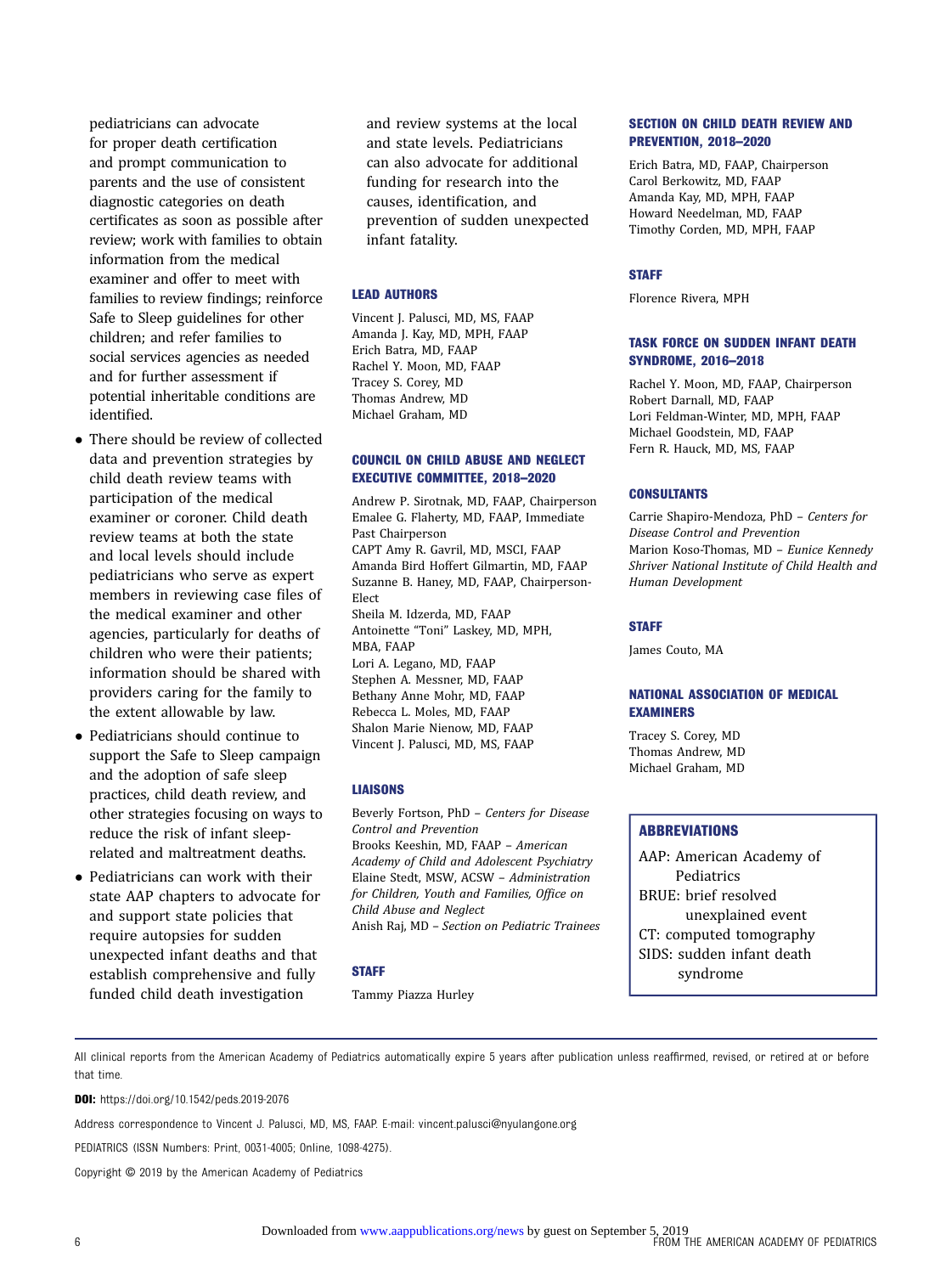<span id="page-6-0"></span>FINANCIAL DISCLOSURE: The authors have indicated they have no financial relationships relevant to this article to disclose.

**FUNDING:** No external funding.

POTENTIAL CONFLICT OF INTEREST: The authors have indicated they have no potential conflicts of interest to disclose.

#### REFERENCES

- 1. Werne J, Garrow I. Sudden apparently unexplained death during infancy. I. Pathologic findings in infants found dead. Am J Pathol. 1953;29(4):633–675
- 2. Adelson L, Kinney ER. Sudden and unexpected death in infancy and childhood. Pediatrics. 1956;17(5): 663–699
- 3. Caffey J. Multiple fractures in the long bones of infants suffering from chronic subdural hematoma. Am J Roentgenol Radium Ther. 1946;56(2):163–173
- 4. Silverman FN. The roentgen manifestations of unrecognized skeletal trauma in infants. Am J Roentgenol Radium Ther Nucl Med. 1953;69(3): 413–427
- 5. Adelson L. Slaughter of the innocents. A study of forty-six homicides in which the victims were children. N Engl J Med. 1961;264:1345–1349
- 6. Kempe CH, Silverman FN, Steele BF, Droegemueller W, Silver HK. The battered-child syndrome. JAMA. 1962; 181:17–24
- 7. Southall DP, Plunkett MC, Banks MW, Falkov AF, Samuels MP. Covert video recordings of life-threatening child abuse: lessons for child protection. Pediatrics. 1997;100(5):735–760
- 8. Firstman R, Talan J. The Death of Innocents: A True Story of Murder, Medicine, and High-Stakes Science. New York, NY: Bantam Books; 1997
- 9. Heisler T. As overdose deaths pile up, a medical examiner quits the morgue. New York Times. October 7, 2017. Available at: [www.nytimes.com/2017/1](http://www.nytimes.com/2017/10/07/us/drug-overdose-medical-examiner.html) [0/07/us/drug-overdose-medical](http://www.nytimes.com/2017/10/07/us/drug-overdose-medical-examiner.html)[examiner.html](http://www.nytimes.com/2017/10/07/us/drug-overdose-medical-examiner.html). Accessed October 7, 2017
- 10. US Commission to Eliminate Child Abuse and Neglect Fatalities. Within Our Reach: A National Strategy to Eliminate Child Abuse and Neglect Fatalities. Washington, DC: Government Printing Office; 2016
- 11. Tieder JS, Bonkowsky JL, Etzel RA, et al; Subcommittee on Apparent Life

Threatening Events. Brief resolved unexplained events (formerly apparent life-threatening events) and evaluation of lower-risk infants [published correction appears in Pediatrics. 2016; 138(2):e20161487]. Pediatrics. 2016; 137(5):e20160590

- 12. Reece RM. Fatal child abuse and sudden infant death syndrome: a critical diagnostic decision. Pediatrics. 1993; 91(2):423–429
- 13. Byard R, Krous H. Suffocation, shaking or sudden infant death syndrome: can we tell the difference? J Paediatr Child Health. 1999;35(5):432–433
- 14. Hymel KP; American Academy of Pediatrics; Committee on Child Abuse and Neglect; National Association of Medical Examiners. Distinguishing sudden infant death syndrome from child abuse fatalities. Pediatrics. 2006; 118(1):421–427
- 15. Moon RY; Task Force on Sudden Infant Death Syndrome. SIDS and other sleep-related infant deaths: evidence base for 2016 updated recommendations for a safe infant sleeping environment. Pediatrics. 2016;138(5):e20162940
- 16. Task Force on Sudden Infant Death Syndrome. SIDS and other sleep-related infant deaths: updated 2016 recommendations for a safe infant sleeping environment. Pediatrics. 2016; 138(5):e20162938
- 17. Corey TS, Hanzlick R, Howard J, Nelson C, Krous H; NAME Ad Hoc Committee on Sudden Unexplained Infant Death. A functional approach to sudden unexplained infant deaths. Am J Forensic Med Pathol. 2007;28(3): 271–277
- 18. Loughrey CM, Preece MA, Green A. Sudden unexpected death in infancy (SUDI). J Clin Pathol. 2005;58(1):20–21
- 19. Malloy MH, MacDorman M. Changes in the classification of sudden unexpected infant deaths: United States, 1992-2001. Pediatrics. 2005; 115(5):1247–1253
- 20. Shapiro-Mendoza CK, Tomashek KM, Anderson RN, Wingo J. Recent national trends in sudden, unexpected infant deaths: more evidence supporting a change in classification or reporting. Am J Epidemiol. 2006;163(8):762–769
- 21. Matthews TJ, MacDorman MF, Thoma ME. Infant mortality statistics from the 2013 period linked birth/infant death data set. Natl Vital Stat Rep. 2015;64(9): 1–30
- 22. Parks SE, Erck Lambert AB, Shapiro-Mendoza CK. Racial and ethnic trends in sudden unexpected infant deaths: United States, 1995-2013. Pediatrics. 2017;139(6):e20163844
- 23. Erck Lambert AB, Parks SE, Shapiro-Mendoza CK. National and state trends in sudden unexpected infant death: 1990-2015. Pediatrics. 2018;141(3): e20173519
- 24. Hoffman HJ, Hillman LS. Epidemiology of the sudden infant death syndrome: maternal, neonatal, and postneonatal risk factors. Clin Perinatol. 1992;19(4): 717–737
- 25. Ponsonby AL, Dwyer T, Gibbons LE, Cochrane JA, Wang YG. Factors potentiating the risk of sudden infant death syndrome associated with the prone position. N Engl J Med. 1993; 329(6):377–382
- 26. Kemp JS, Nelson VE, Thach BT. Physical properties of bedding that may increase risk of sudden infant death syndrome in prone-sleeping infants. Pediatr Res. 1994;36(1, pt 1):7–11
- 27. Jeffery HE, Megevand A, Page H. Why the prone position is a risk factor for sudden infant death syndrome. Pediatrics. 1999;104(2, pt 1):263–269
- 28. MacDorman MF, Cnattingius S, Hoffman HJ, Kramer MS, Haglund B. Sudden infant death syndrome and smoking in the United States and Sweden. Am J Epidemiol. 1997;146(3):249–257
- 29. Fleming PJ, Blair PS, Bacon C, et al; Confidential Enquiry into Stillbirths and Deaths Regional Coordinators and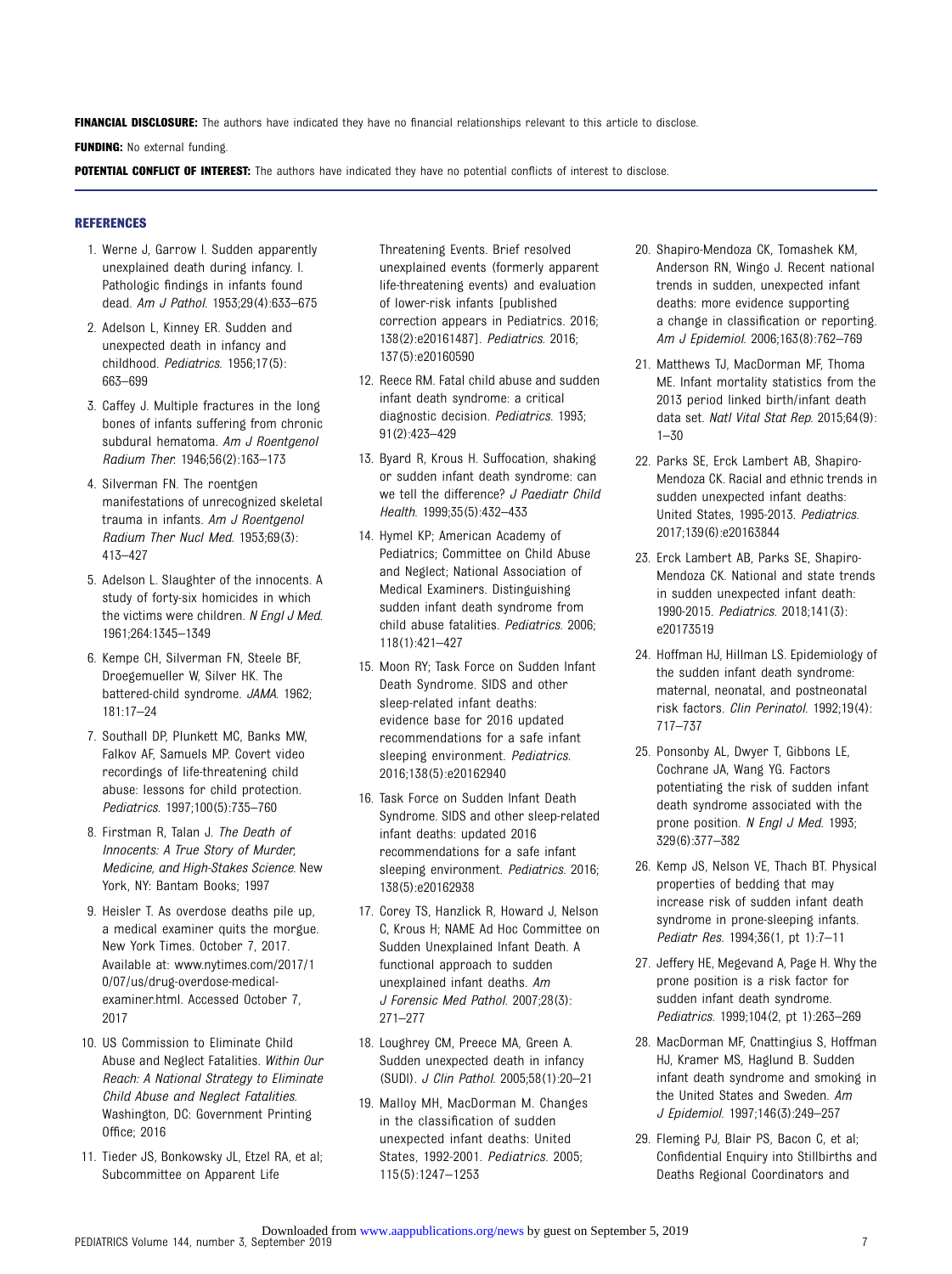<span id="page-7-0"></span>Researchers. Environment of infants during sleep and risk of the sudden infant death syndrome: results of 1993- 5 case-control study for confidential inquiry into stillbirths and deaths in infancy. BMJ. 1996;313(7051):191–195

- 30. Palusci VJ, Covington TM. Child maltreatment deaths in the U.S. National Child Death Review Case Reporting System. Child Abuse Negl. 2014;38(1):25–36
- 31. US Department of Health and Human Services, Administration for Children and Families, Administration on Children, Youth and Families, Children's Bureau. Child maltreatment. Available at: [www.acf.hhs.gov/programs/cb/](http://www.acf.hhs.gov/programs/cb/research-data-technology/statistics-research/child-maltreatment) [research-data-technology/statistics](http://www.acf.hhs.gov/programs/cb/research-data-technology/statistics-research/child-maltreatment)[research/child-maltreatment](http://www.acf.hhs.gov/programs/cb/research-data-technology/statistics-research/child-maltreatment). Accessed December 16, 2018
- 32. Schnitzer PG, Ewigman BG. Child deaths resulting from inflicted injuries: household risk factors and perpetrator characteristics. Pediatrics. 2005;116(5). Available at: [www.pediatrics.org/cgi/](http://www.pediatrics.org/cgi/content/FUll/116/5/e687) [content/full/116/5/e687](http://www.pediatrics.org/cgi/content/FUll/116/5/e687)
- 33. Schnitzer PG, Covington TM, Kruse RL. Assessment of caregiver responsibility in unintentional child injury deaths: challenges for injury prevention. Inj Prev. 2011;17(suppl 1):i45–i54
- 34. Deans KJ, Thackeray J, Askegard-Giesmann JR, et al. Mortality increases with recurrent episodes of nonaccidental trauma in children. J Trauma Acute Care Surg. 2013;75(1): 161–165
- 35. Farrell CA, Fleegler EW, Monuteaux MC, et al. Community poverty and child abuse fatalities in the United States. Pediatrics. 2017;139(5):e20161616
- 36. Putnam-Hornstein E, Schneiderman JU, Cleves MA, Magruder J, Krous HF. A prospective study of sudden unexpected infant death after reported maltreatment. J Pediatr. 2014;164(1): 142–148
- 37. Putnam-Hornstein E, Cleves MA, Licht R, Needell B. Risk of fatal injury in young children following abuse allegations: evidence from a prospective, population-based study. Am J Public Health. 2013;103(10):e39–e44
- 38. Christian CW, Block R; Committee on Child Abuse and Neglect; American Academy of Pediatrics. Abusive head

trauma in infants and children. Pediatrics. 2009;123(5):1409–1411

- 39. Choudhary AK, Servaes S, Slovis TL, et al. Consensus statement on abusive head trauma in infants and young children. Pediatr Radiol. 2018;48(8): 1048–1065
- 40. Chadwick DL, Kirschner RH, Reece RM, et al. Shaken baby syndrome–a forensic pediatric response. Pediatrics. 1998;101(2):321–323
- 41. Meadow R. Suffocation, recurrent apnea, and sudden infant death. J Pediatr. 1990;117(3):351–357
- 42. Bass C, Glaser D. Early recognition and management of fabricated or induced illness in children. Lancet. 2014; 383(9926):1412–1421
- 43. Milroy CM, Kepron C. Ten percent of SIDS cases are murder—or are they? Acad Forensic Pathol. 2017;7(2):163–170
- 44. Rosen CL, Frost JD Jr, Bricker T, et al. Two siblings with recurrent cardiorespiratory arrest: Munchausen syndrome by proxy or child abuse? Pediatrics. 1983;71(5):715–720
- 45. American Academy of Pediatrics Committee on Pediatric Emergency Medicine; American College of Emergency Physicians Pediatric Emergency Medicine Committee; Emergency Nurses Association Pediatric Committee. Death of a child in the emergency department. Pediatrics. 2014;134(1):198–201
- 46. Garner AS, Shonkoff JP; Committee on Psychosocial Aspects of Child and Family Health; Committee on Early Childhood, Adoption, and Dependent Care; Section on Developmental and Behavioral Pediatrics. Early childhood adversity, toxic stress, and the role of the pediatrician: translating developmental science into lifelong health. Pediatrics. 2012;129(1). Available at: [www.pediatrics.org/cgi/](http://www.pediatrics.org/cgi/content/FUll/129/1/e224) [content/full/129/1/e224](http://www.pediatrics.org/cgi/content/FUll/129/1/e224)
- 47. Yu Y, Liew Z, Cnattingius S, et al. Association of mortality with the death of a sibling in childhood. JAMA Pediatr. 2017;171(6):538–545
- 48. Levetown M; American Academy of Pediatrics Committee on Bioethics. Communicating with children and families: from everyday interactions to skill in conveying distressing

information. Pediatrics. 2008;121(5). Available at: [www.pediatrics.org/cgi/](http://www.pediatrics.org/cgi/content/FUll/121/5/e1441) [content/full/121/5/e1441](http://www.pediatrics.org/cgi/content/FUll/121/5/e1441)

- 49. Wender E; Committee on Psychosocial Aspects of Child and Family Health. Supporting the family after the death of a child. Pediatrics. 2012;130(6): 1164–1169
- 50. American Academy of Pediatrics. Committee on Psychosocial Aspects of Child and Family Health. The pediatrician and childhood bereavement. Pediatrics. 2000;105(2): 445–447
- 51. Scientific Working Group for Medicolegal Death Investigation. Principles for Communicating with Next of Kin During Medicolegal Death Investigations. Washington, DC: National Institute of Justice; 2012. Available at: [http://swgmdi.org/images/](http://swgmdi.org/images/nokguidelinesforcommunicationwithnok6.14.12%202.pdf) [nokguidelinesforcommunication](http://swgmdi.org/images/nokguidelinesforcommunicationwithnok6.14.12%202.pdf) [withnok6.14.12%202.pdf.](http://swgmdi.org/images/nokguidelinesforcommunicationwithnok6.14.12%202.pdf) Accessed January 23, 2018
- 52. Oyen N, Skjaerven R, Irgens LM. Population-based recurrence risk of sudden infant death syndrome compared with other infant and fetal deaths. Am J Epidemiol. 1996;144(3): 300–305
- 53. Irgens LM, Skjaerven R, Peterson DR. Prospective assessment of recurrence risk in sudden infant death syndrome siblings. J Pediatr. 1984;104(3):349–351
- 54. Irgens LM, Oyen N, Skjaerven R. Recurrence of sudden infant death syndrome among siblings. Acta Paediatr Suppl. 1993;82(suppl 389): 23–25
- 55. Crandall LG, Reno L, Himes B, Robinson D. The diagnostic shift of SIDS to undetermined: are there unintended consequences? Acad Forensic Pathol. 2017;7(2):212–220
- 56. Rudd RA, Marain LC, Crandall L. To hold or not to hold: medicolegal death investigation practices during unexpected child death investigations and the experiences of next of kin. Am J Forensic Med Pathol. 2014;35(2): 132–139
- 57. National Sudden Infant Death Syndrome/Infant Death Resource Center. Responding to a sudden, unexpected infant death: the professional's role. Available at: [https://](https://www.ncemch.org/suid-sids/documents/SIDRC/ProfessionalRole.pdf)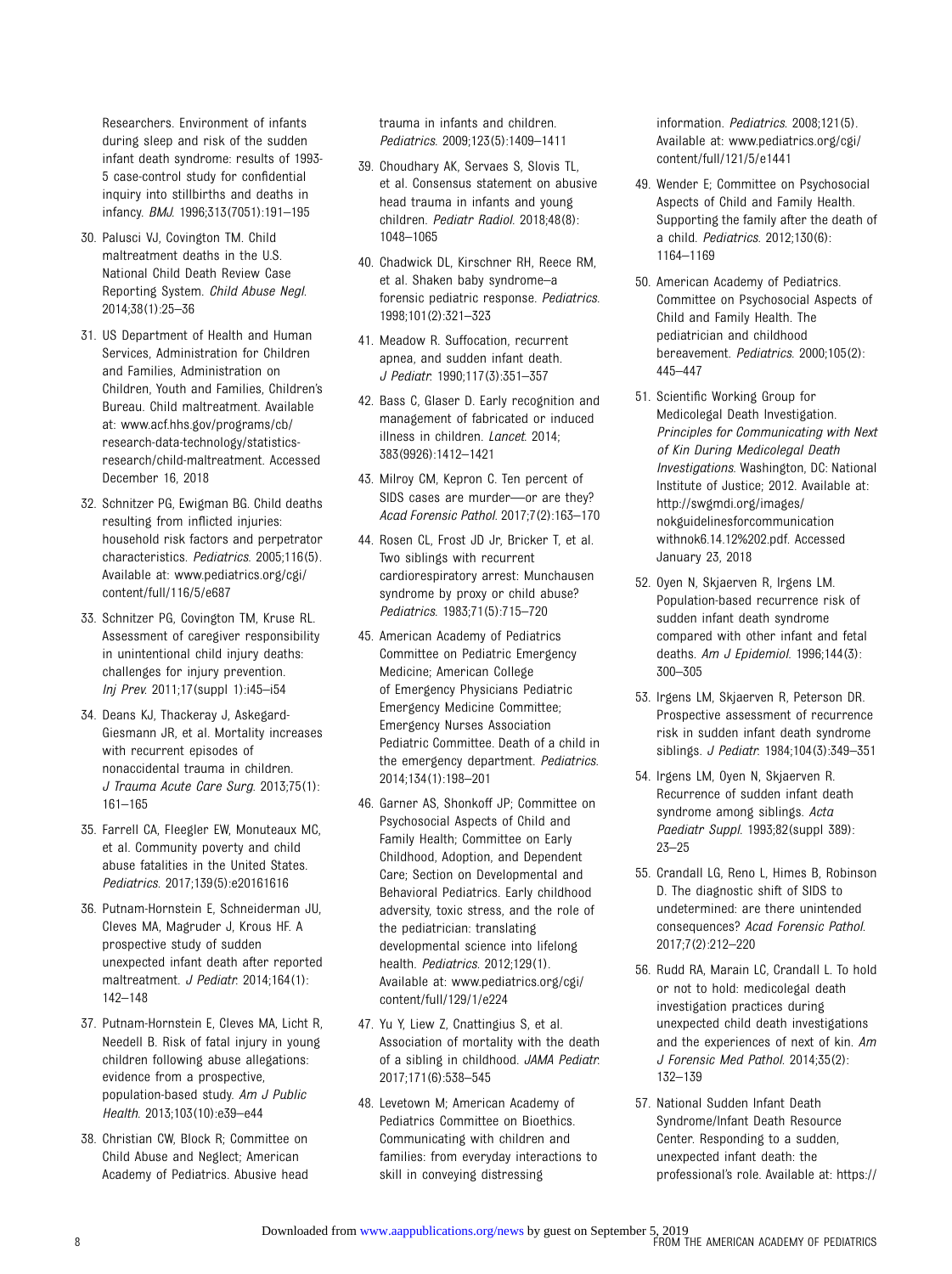<span id="page-8-0"></span>[www.ncemch.org/suid-sids/documents/](https://www.ncemch.org/suid-sids/documents/SIDRC/ProfessionalRole.pdf) [SIDRC/ProfessionalRole.pdf.](https://www.ncemch.org/suid-sids/documents/SIDRC/ProfessionalRole.pdf) Accessed October 13, 2017

- 58. First Candle. First candle. Available at: www.fi[rstcandle.org](http://www.firstcandle.org). Accessed October 13, 2017
- 59. Association of SIDS and Infant Mortality Programs. Bereavement counseling for sudden infant death syndrome (SIDS) and infant mortality: core competencies for the health care professional. Available at: [https://www.nwsids.org/](https://www.nwsids.org/documents/BereavementCounselingforInfantMortality.pdf) [documents/BereavementCounseling](https://www.nwsids.org/documents/BereavementCounselingforInfantMortality.pdf) [forInfantMortality.pdf.](https://www.nwsids.org/documents/BereavementCounselingforInfantMortality.pdf) Accessed January 7, 2019
- 60. Case ME. Distinguishing accidental from inflicted head trauma at autopsy. Pediatr Radiol. 2014;44(suppl 4): S632–S640
- 61. Centers for Disease Control and Prevention, Maternal and Infant Health Branch, Division of Reproductive Health. Sudden, Unexplained Infant Death Investigation: Guidelines for the Scene Investigator. Atlanta, GA: Centers for Disease Control and Prevention; 2007. Available at: [https://www.cdc.gov/sids/](https://www.cdc.gov/sids/pdf/508suidiguidelinessingles_tag508.pdf) [pdf/508suidiguidelinessingles\\_tag508.](https://www.cdc.gov/sids/pdf/508suidiguidelinessingles_tag508.pdf) [pdf.](https://www.cdc.gov/sids/pdf/508suidiguidelinessingles_tag508.pdf) Accessed January 6, 2018
- 62. Diebold-Hargrave KL. Best practices: infant death scene recreation and investigation. Acad Forensic Pathol. 2011;1(4):356–361
- 63. Perrot LJ, Nawojczyk S. Nonnatural death masquerading as SIDS (sudden infant death syndrome). Am J Forensic Med Pathol. 1988;9(2):105–111
- 64. Rogers C, Hall J, Muto J. Findings in newborns of cocaine-abusing mothers. J Forensic Sci. 1991;36(4):1074–1078
- 65. Mirchandani HG, Mirchandani IH, Hellman F, et al. Passive inhalation of

free-base cocaine ('crack') smoke by infants. Arch Pathol Lab Med. 1991; 115(5):494–498

- 66. Section on Radiology; American Academy of Pediatrics. Diagnostic imaging of child abuse. Pediatrics. 2009;123(5):1430–1435
- 67. Brown RH. The battered child syndrome. J Forensic Sci. 1976;21(1): 65–70
- 68. Lauer B, ten Broeck E, Grossman M. Battered child syndrome: review of 130 patients with controls. Pediatrics. 1974; 54(1):67–70
- 69. Scott PD. Fatal battered baby cases. Med Sci Law. 1973;13(3):197–206
- 70. Harpey JP, Charpentier C, Paturneau-Jouas M. Sudden infant death syndrome and inherited disorders of fatty acid beta-oxidation. Biol Neonate. 1990;58(suppl 1):70–80
- 71. Ackerman MJ. State of postmortem genetic testing known as the cardiac channel molecular autopsy in the forensic evaluation of unexplained sudden cardiac death in the young. Pacing Clin Electrophysiol. 2009; 32(suppl 2):S86–S89
- 72. Cunningham KS, Pollanen M. Evolution of a molecular autopsy program from within a death investigation system. Acad Forensic Pathol. 2015;5(2):211–220
- 73. Milroy C, Parai J. Sudden unexpected death in epilepsy (SUDEP) and certification. Acad Forensic Pathol. 2015;5(1):59–66
- 74. Ali A, Wu S, Issa NP, et al. Association of sleep with sudden unexpected death in epilepsy. Epilepsy Behav. 2017;76:1–6
- 75. Committee on Child Abuse and Neglect; Committee on Injury, Violence, and

Poison Prevention; Council on Community Pediatrics. American Academy of Pediatrics. Policy statement–child fatality review. Pediatrics. 2010;126(3):592–596

- 76. Palusci VJ, Haney ML. Strategies to prevent child maltreatment and integration into practice. APSAC Adv. 2010;22(1):8–17
- 77. Schnitzer PG, Covington TM, Wirtz SJ, Verhoek-Oftedahl W, Palusci VJ. Public health surveillance of fatal child maltreatment: analysis of 3 state programs. Am J Public Health. 2008; 98(2):296–303
- 78. Palusci VJ, Yager S, Covington TM. Effects of a citizens review panel in preventing child maltreatment fatalities. Child Abuse Negl. 2010;34(5): 324–331
- 79. Centers for Disease Control and Prevention, National Center for Injury Prevention and Control. National Action Plan for Child Injury Prevention. Atlanta, GA: Centers for Disease Control and Prevention, National Center for Injury Prevention and Control; 2012
- 80. Burns KM, Bienemann L, Camperlengo L, et al; Sudden Death in the Young Case Registry Steering Committee. The sudden death in the young case registry: collaborating to understand and reduce mortality. Pediatrics. 2017; 139(3):e20162757
- 81. Shapiro-Mendoza CK, Camperlengo LT, Kim SY, Covington T. The sudden unexpected infant death case registry: a method to improve surveillance. Pediatrics. 2012;129(2). Available at: [www.pediatrics.org/cgi/content/](http://www.pediatrics.org/cgi/content/FUll/129/2/e486) [full/129/2/e486](http://www.pediatrics.org/cgi/content/FUll/129/2/e486)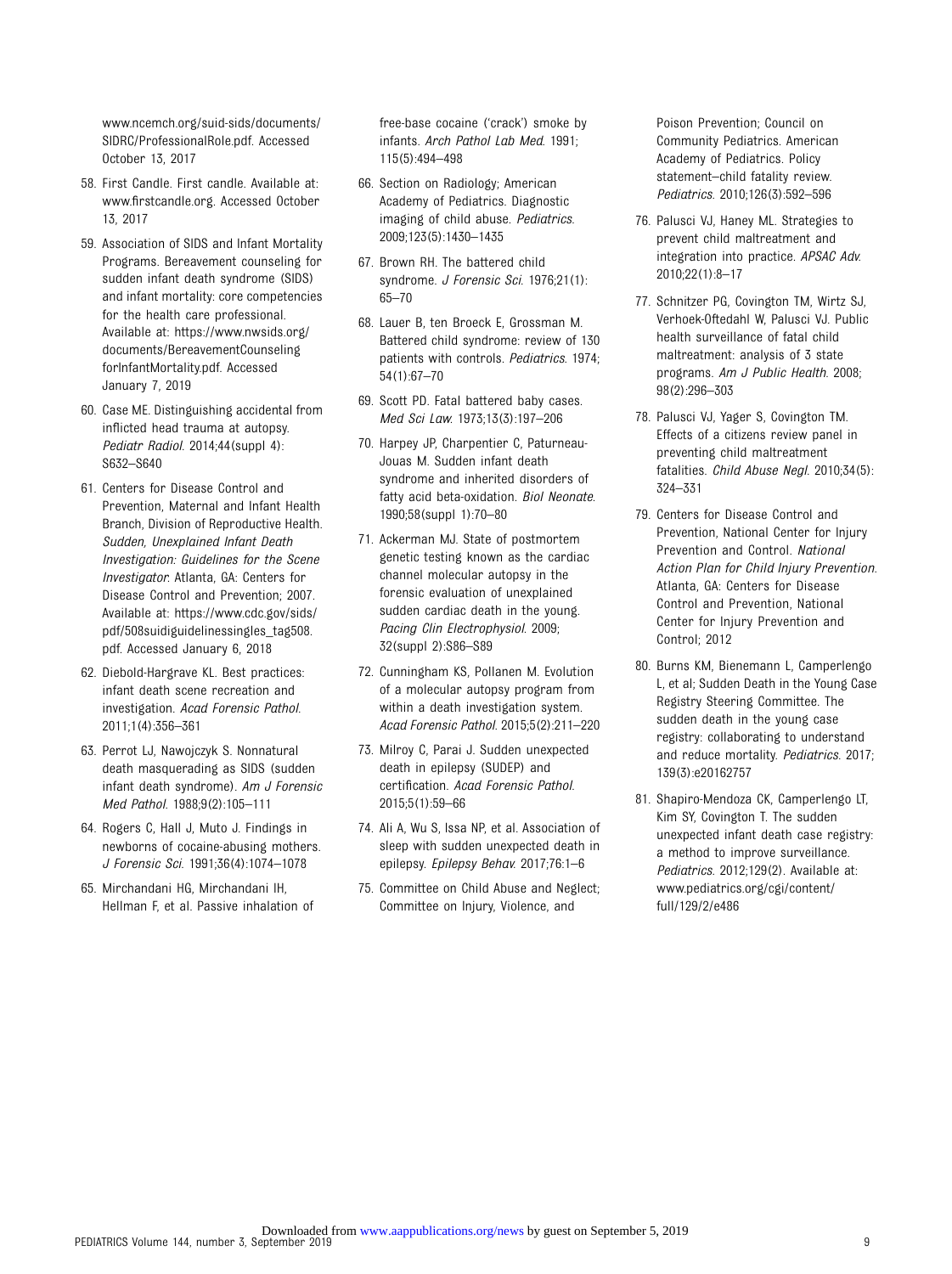### **Identifying Child Abuse Fatalities During Infancy**

*Pediatrics* 2019;144; EXAMINERS, Tracey S. Corey, Thomas Andrew and Michael Graham Sudden Infant Death Syndrome, NATIONAL ASSOCIATION OF MEDICAL Section on Child Death Review and Prevention, Rachel Y. Moon, Task Force on Vincent J. Palusci, Council on Child Abuse and Neglect, Amanda J. Kay, Erich Batra,

DOI: 10.1542/peds.2019-2076 originally published online August 26, 2019;

| Updated Information $\&$<br><b>Services</b><br><b>References</b> | including high resolution figures, can be found at:<br>http://pediatrics.aappublications.org/content/144/3/e20192076<br>This article cites 67 articles, 23 of which you can access for free at:<br>http://pediatrics.aappublications.org/content/144/3/e20192076#BIBL                                                                               |
|------------------------------------------------------------------|-----------------------------------------------------------------------------------------------------------------------------------------------------------------------------------------------------------------------------------------------------------------------------------------------------------------------------------------------------|
| <b>Subspecialty Collections</b>                                  | This article, along with others on similar topics, appears in the<br>following collection(s):<br><b>Council on Child Abuse and Neglect</b><br>http://www.aappublications.org/cgi/collection/committee_on_child_<br>abuse_and_neglect<br><b>Child Abuse and Neglect</b><br>http://www.aappublications.org/cgi/collection/child_abuse_neglect_s<br>ub |
| Permissions & Licensing                                          | Information about reproducing this article in parts (figures, tables) or<br>in its entirety can be found online at:<br>http://www.aappublications.org/site/misc/Permissions.xhtml                                                                                                                                                                   |
| <b>Reprints</b>                                                  | Information about ordering reprints can be found online:<br>http://www.aappublications.org/site/misc/reprints.xhtml                                                                                                                                                                                                                                 |